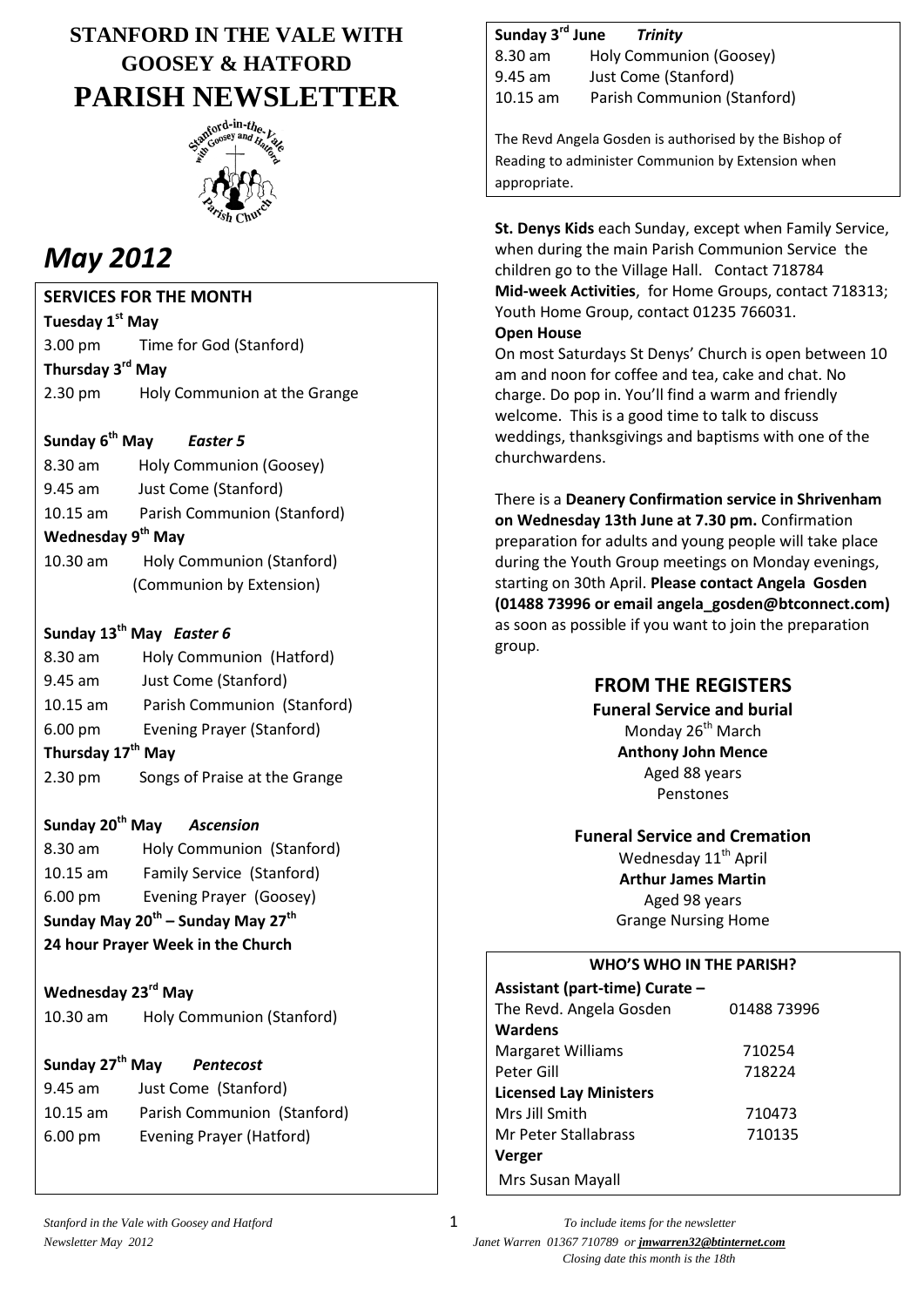### **Community First Responders – farewell and hello**

Michele Avenell has been one of Stanford's Community First Responders (CFRs) for over three years. Sadly, she will be leaving the team in May. We would very much like to thank her for her time and commitment over that time and wish her well for the future. During her time as a CFR, Michele helped over 100 people with life-threatening conditions.

We are really pleased that a new responder, Sarah Fuller, joined the team at the beginning of April and will help us to ensure that we can still provide a near 24/7 service for Stanford and the surrounding towns and villages.

The team has had a very busy start to the year responding to over 70 emergency calls so far. We are about to embark on a major fundraising effort to buy a 4 x 4 vehicle that will be invaluable to residents of Stanford and surrounding villages, especially during harsh weather conditions and when we are called to offroad incidents. To buy the vehicle, get it suitably equipped and marked up will cost around £15,000. If you would like to make a donation, please contact Ian Jones on 07791 561998 or [ian.jones@scas.nhs.uk.](mailto:ian.jones@scas.nhs.uk) Please remember, in an emergency always dial 999 – CFRs can only respond when directed to do so by the ambulance service.

### **Queen's Diamond Jubilee Celebrations Sunday June 3rd 2012**



**At the Football Field From 12.00 noon – 4.00 pm**

All Villagers are invited to come together and join in the '**Big Jubilee Lunch'** event being organised as part of the main programme of events over the central weekend of Diamond Jubilee celebrations in June 2012.

This is an opportunity for the Village to celebrate this unique event together. **Bring your lunch to share with others or combine together to bring sandwiches, cakes, crisps, nibbles or any other picnic food ideas.**Things you can also be thinking about:

- Search out and bring along some old photographs of past Village celebrations to help share memories with your friends.
- Think about what fancy dress costume you could come in? Something in red, white and blue or a costume from one of the six decades. A prize for the best costume.
- Can you get together a team of 8 people for a Tug-of-War team?
- Get practising for the limbo competition.
- Also, practise throwing a welly for the welly throwing competition.
- Children 11 and under think about a design you could draw on a plate to be a souvenir of the Queen's Diamond Jubilee.

**Any offers of help with making teas, manning one of the activities or just helping on the day would be greatly appreciated.** Contact Karin Williams-Cuss on 01367 718637 or e mail **[stanfordjubilee@aol.com.](mailto:stanfordjubilee@aol.com)** Please note – no dogs are allowed on the football field. *Parish Council, Football Club and Village Hall representatives.*

### **Annual Parish Council Meeting** The next meeting is on **Wednesday 2 nd May 2012 - 7.30 pm** at the Millennium Hall, URC Building in Chapel Road. Please check notice boards for the Agenda. Do come and find out what the Parish Council is doing in the Village. All Villagers welcome **New Office Hours**

Should you wish to contact the Clerk to the Parish Council, Mike Dew, about a village issue, his new office hours are 9.00am -12.00 noon Monday to Friday.Telephone: 01367 710387 Individual Councillors can be contacted outside of these office hours.

### **STANFORD IN THE VALE AND DISTRICT LOCAL HISTORY SOCIETY**

Tuesday **8 th May** at Stanford Village Hall, in the Small Hall Start time **7:45 p.m.** ANNE PRESTON will be giving a talk entitled "STORIES OF LITTLE COXWELL". Visitors welcome (£2 entrance) Refreshments and raffle Further information: Contact Phil Morris, 01367 710285

### **Stanford in the Vale Village Hall**

### **The AGM of the Village Hall Management Committee**

will be held on **Wednesday 9 May**, in the Small Hall, at the Village Hall. The meeting will commence at 7.30pm.

All interested persons are invited to attend.

**The University of the Third Age Faringdon & District U3A Thursday 10th May 2012 2.30pm CORN EXCHANGE FARINGDON**

A look at "Fascinating Numbers" with Wing Commander Tony Davies. Further information from Ian Clarkson (Chairman) 01793 782836 [www.FaringdonU3A.org.uk](http://www.faringdonu3a.org.uk/)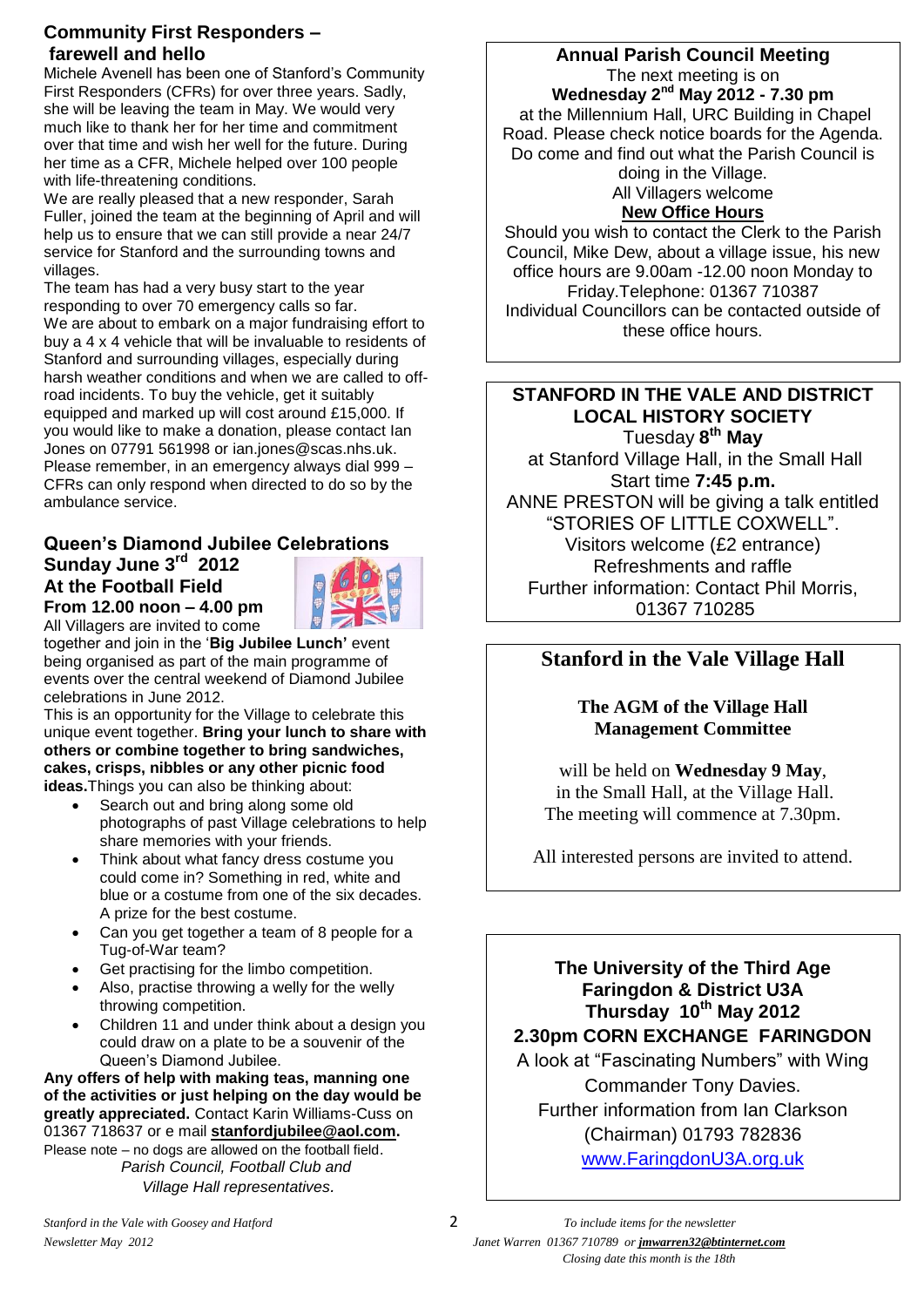### **Stanford Art Group. Monday 14th May 2012.**

Stanford Art Group Meeting in Small Village Hall at 7.15pm. Portrait Workshop with model. All welcome, visitors £3. For more information 01367 710754

**OXFORD ART WEEKS FROM 19TH --27TH MAY AT GRANARY STUDIOS MANOR FARM** WITH TWELVE EXHIBITERS OPEN FROM 12.NOON --5.OOPM

### **STANFORD IN THE VALE WOMEN'S INSTITUTE will meet in the Village Hall at 7.30pm Wednesday 18th May** Subject: Pressed Flowers

Speaker: Ann Jones all welcome,enquiries:01367718995

### **Family Fun Day &**

**The "Chocolate Tea Party" Stanford in the Vale Village Hall Saturday 19th May 12:00 - 16:00**

BBQ, Ice Cream, Candy Floss, Bar, Archery, Bouncy Castle, Fire Engine (fires allowing!), Ladies Makeover, Children's Makeover, Face painting, Book Signing (local author), Handmade Jewellery, Usborne Books, Interactive Storytelling, Professional Photography, Lucky Dip, Tombola, Amazing Prize Draw and much more for all ages……..

#### **See website for more details: [http://funday.braddy.net](http://funday.braddy.net/)**

In memory of baby Emma Kate Braddy. Proceeds to Great Ormond St Hospital Cardiac Critical Care &The Sick Children's Trust With 10% each to support Stanford school and Pre-school.

### **Fairtrade Stall Saturday 19th May St Denys Church 10 a.m. - Noon**

We have a wide range of goods available; from chocolate treats, to tea and sugar, dried fruit, rice and olive oil - all fairly traded. New additions include Fairtrade couscous and rice cakes. If we don't have what you're looking for, we can order other Traidcraft products, and can also take regular orders; contact Zoë Williams [zoe.kay.williams@gmail.com](mailto:zoe.kay.williams@gmail.com) tel: 710705

**Stanford-in-the-Vale Gardening Club Wednesday May 23rd** In the Village Hall, Large Hall at 7:30 p.m. The speaker will be Brian Morley on "Travels round Australia" The competition will be 'Life and Colour' in any media. Visitors welcome (small charge). Refreshments and a raffle. **ALSO THE GARDENING CLUB COFFEE MORNING Saturday May 12th Small Village Hall 10.00 – 12.00 noon.** Refreshments and plants for sale **AND Sunday May 13th A trip is arranged to go to the Malvern Show.** Leaving the Village Hall Car Park at 9.00am. £8.00nfor members £10.00 for non-members Further information on any of the above:

### **Stanford Pre-school News**

With only two terms left for some children at Pre-school staff are working with parents to help prepare children for school. This includes simple tasks such as understanding health and hygiene, dressing and undressing independently, recognising numerals and writing their own names. With this in mind the children have all attempted to write their names on party invitations for their parents for our first birthday party in our new building. The year has flown by! It has been a big change for staff, parents and the children, but we feel now that we are settled. We still have big plans however. Having our own building means we can look to the future and plan for what our children need to help them progress in their learning and development whilst they are with us.

Contact Rosemary Packer, tel. 710445

We are also very grateful to Mrs Willis and her team at Stanford Primary School for fostering links with us in order to smooth the children's transition as they move to school.



We are the School Council of Stanford in the Vale CE Primary School. Please read our school report below.

### **Medieval Day in Buttercup Class**

Last term we learnt all about Robin Hood. To celebrate the end of our topic we had a medieval day. We came in fancy dress and had a fabulous time carrying out all kinds of